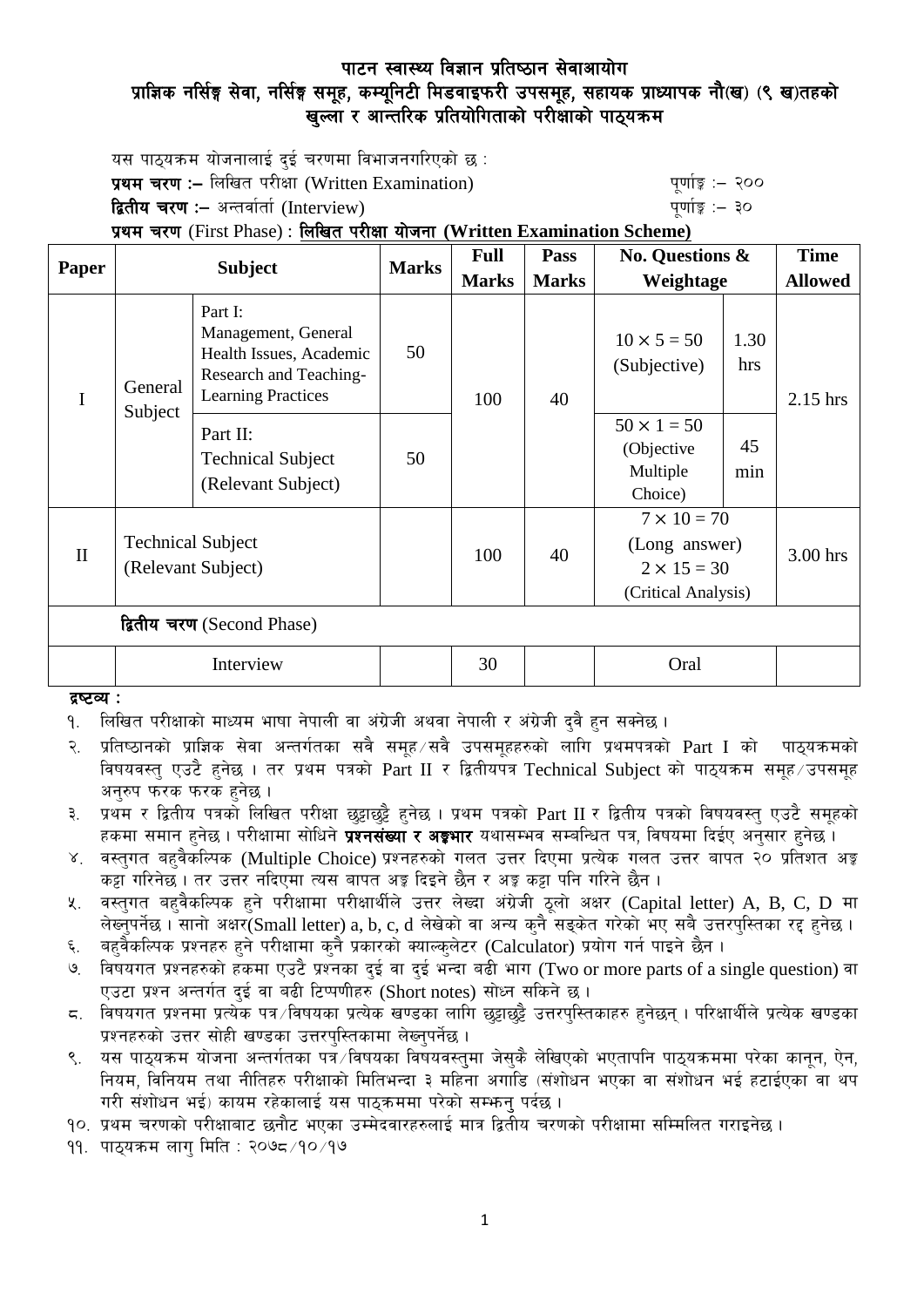पाटन स्वास्थ्य विज्ञान प्रतिष्ठान सेवाआयोग प्राज्ञिक नर्सिङ्ग सेवा, नर्सिङ्ग समूह, कम्यूनिटी मिडवाइफरी उपसमूह, सहायक प्राध्यापक नौ(ख) (९ ख)तहको खुल्ला र आन्तरिक प्रतियोगिताको परीक्षाको पाठ्**यक्रम**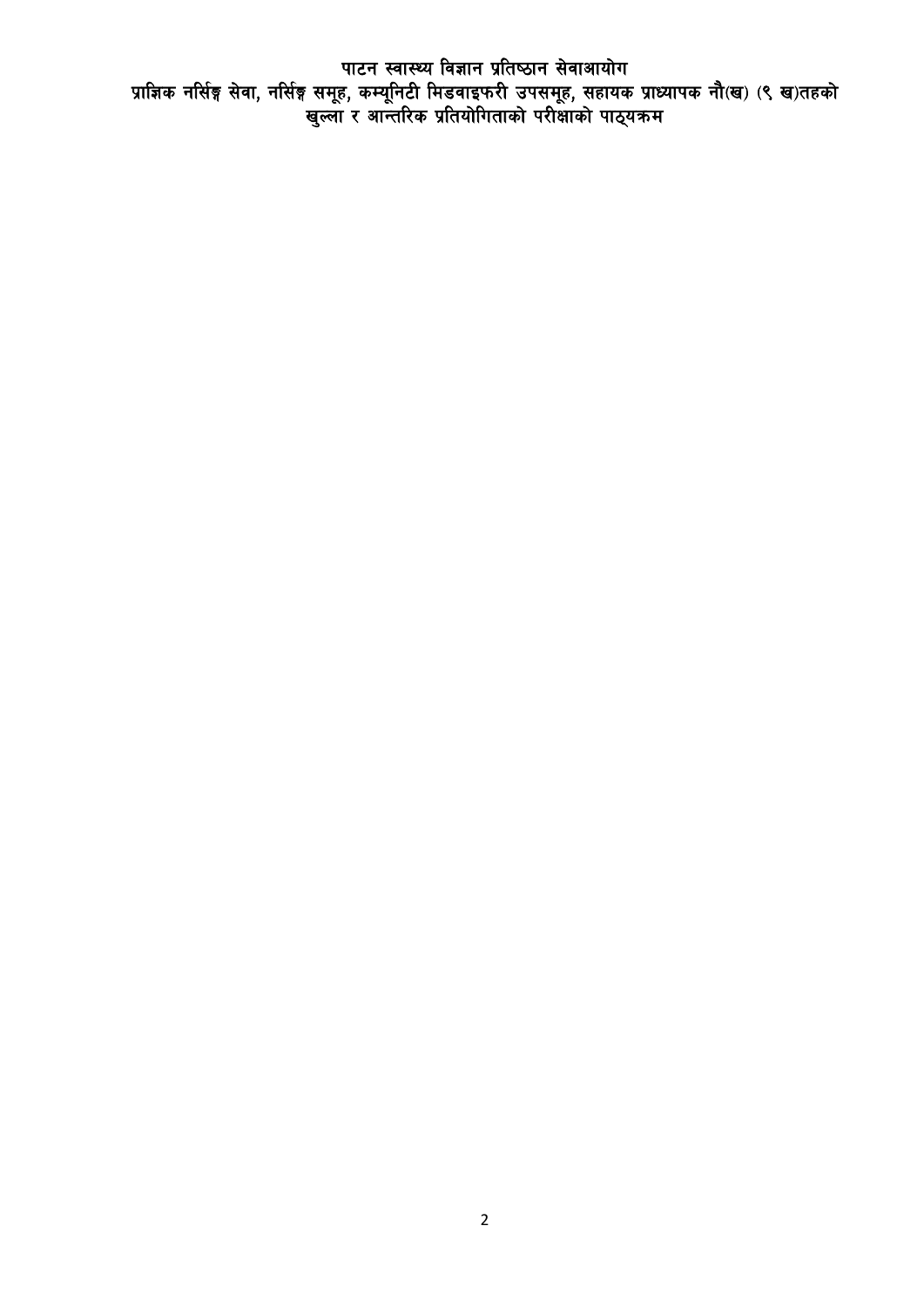# पाटन स्वास्थ्य विज्ञान प्रतिष्ठान सेवाआयोग प्राज्ञिक नर्सिङ्ग सेवा, नर्सिङ्ग समूह, कम्यूनिटी मिडवाइफरी उपसमूह, सहायक प्राध्यापक नौ(ख) (९ ख)तहको खल्ला र आन्तरिक प्रतियोगिताको परीक्षाको पाठयक्रम

# **Paper I: General Subject**

## **Part I:**

## **(Management, General Health Issues, Academic Research and Teaching - Learning Practices) Section (A) - 25 Marks**

## 1. **Management**

- 1.1. Health care management system in Nepal and other parts of the world
- 1.2. Fundamental principles of healthcare institution and hospital management.
- 1.3. Effective hospital management principles
- 1.4. Purpose of medical and non-medical data and records
- 1.5. Ethics and responsibility of management
- 1.6. Concept of management and its application in health care including hospital
	- 1.7.1 Management: Concept, principles, functions, scope and role, level and skills of manager
	- 1.7.2 Planning: Concept, principles, nature, types, instruments and steps
	- 1.7.3 Leadership: Concept, function, leadership styles, leadership and management
	- 1.7.4 Coordination: Concept, types, techniques of effective coordination
	- 1.7.5 Communication and counselling: Concept, communication processes and barrier to effective communication, techniques for improving communication
	- 1.7.6 Decision making: Importance, types, rational process of decision making, problem solving techniques, improving decision making
	- 1.7.7 Participative management: Concept, advantage and disadvantage, techniques of participation
	- 1.7.8 Time management: Concept, essential factors and strategies for effective time management
	- 1.7.9 Conflict management: Concept, approaches to conflict, levels of conflict, causes of conflict and strategies for conflict management
	- 1.7.10 Stress management: Concept, causes and sources of stress, techniques of stress management
	- 1.7.11 Change management: Concept, sources of organizational change, resistance to change, management of resistance to change
	- 1.7.12 Appreciative inquiry: Concept, basic principle and management
	- 1.7.13 Human resource management: Concept, functions and different aspects
	- 1.7.14 Health manpower recruitment and development
	- 1.7.15 Financial management: Concept, approaches, budget formulation and implementation, Auditing and topics related to fiscal administration

## 2. **General Health Issues**

- 2.1. Present constitution of federal republic of Nepal (including health and welfare issues)
- 2.2. Organizational structure of Ministry of Health at national/federal, regional/state, district (if applicable), municipal and village council level
- 2.3. Professional council and related regulations
- 2.4. National Health Policy
- 2.5. Health Service Act and Regulation
- 2.6. Second Long term health plan
- 2.7. Health Management Information System, forms, indicators, annual reports
- 2.8. Human Development Indices, Sustainable Development Goals
- 2.9. Health volunteers in the national health system, its rationale, use and effectiveness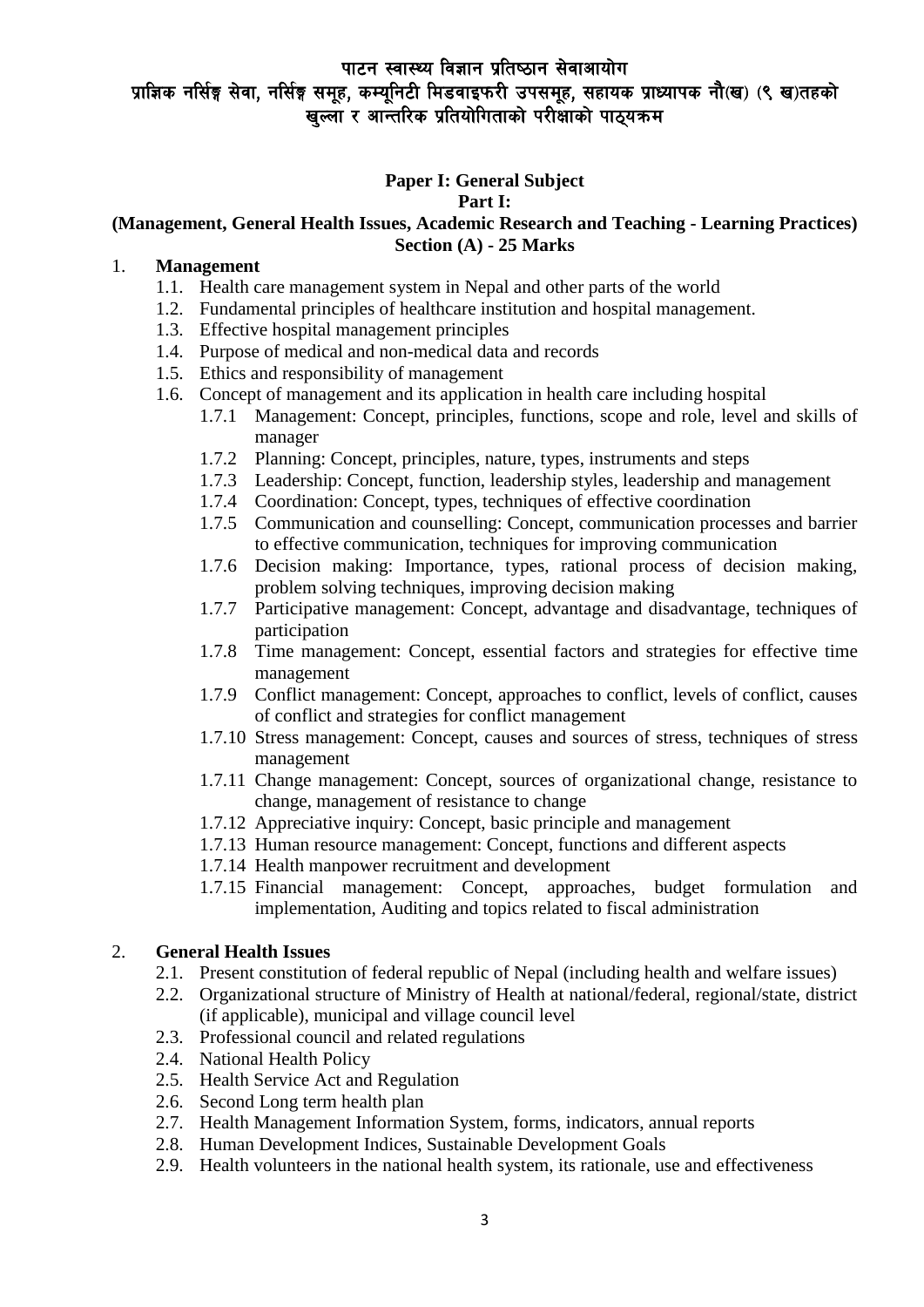# पाटन स्वास्थ्य विज्ञान प्रतिष्ठान सेवाआयोग प्राज्ञिक नर्सिङ्ग सेवा, नर्सिङ्ग समूह, कम्यूनिटी मिडवाइफरी उपसमूह, सहायक प्राध्यापक नौ(ख) (९ ख)तहको ंखल्ला र आन्तरिक प्रतियोगिताको परीक्षाको पाठयकम

- 2.10. Local governance and community participation in health service delivery
- 2.11. Health Insurance and financing in health care
- 2.12. Alternative health care system: Ayurveda, homeopathy, Unani, Chinese etc.
- 2.13. Indigenous and traditional faith health and health practices
- 2.14. International Health Agencies: Roles and responsibilities of WHO, UNICEF, UNFPA, Inter-agency relationships, Government-agency coordination: Joint Annual Review meeting
- 2.15. Supervision, types and its usage in health sector
- 2.16. Monitoring and evaluation system in health sector
- 2.17. National Health Training Centre
- 2.18. National and International Disaster Plan, Coordination
- 2.19. Patan Academy of Health Sciences Act, Mission, Goals, Organogram
- 2.20. Scope and function of Patan Academy of Health Sciences executive bodies (senate, executive committee, academic council, faculty board, hospital management committee, subject committee), various other committees

## **Section (B) - 25 Marks**

#### 3. **Academic Research**

- 3.1 Ethics, Bio-ethics and Professionalism
- 3.2 Human dignity and Human Right
- 3.3 Benefit and Harm
- 3.4 Autonomy and Individual responsibility
- 3.5 Consent and capacity to consent
- 3.6 Privacy and confidentiality
- 3.7 Respect for humans and personal integrity
- 3.8 Non-discrimination and non-stigmatization
- 3.9 Respect for cultural diversity and pluralism
- 3.10 National Health Research Council (NHRC) and its guidelines
- 3.11 Research process: ethical research proposal development, research principles, methods and materials, conclusion/recommendation/lesson learnt, commonly used referencing styles
- 3.12 IRB/IRC forms, types, use, importance; getting IRB/IRC clearance
- 3.13 Ethics on research methodology: sample selection, sample size calculation, ensuring reliability and validity of the instruments as well as methods proposed for health research
- 3.14 Quantitative and Qualitative studies
- 3.15 Data analysis (data visualization, descriptive statistics, inferential statistics with statistical hypotheses and appropriate tools/methods for quantitative studies; theme and code generation, thematic analysis, content analysis, grounded theory for qualitative and triangulation for mixed method studies)
- 3.16 Research ethics on vulnerable and non-vulnerable population
- 3.17 Research proposal/protocol/publication:
- 3.18 Publication ethics, plagiarism including self-plagiarism

#### 4. **Teaching - Learning, Assessment and Evaluation**

- 4.1 Lancet Commission Report on Education of Health Professionals
- 4.2 Adult learning: Theories, principles, use, importance and outcomes, Adragogy vs. Pedagogy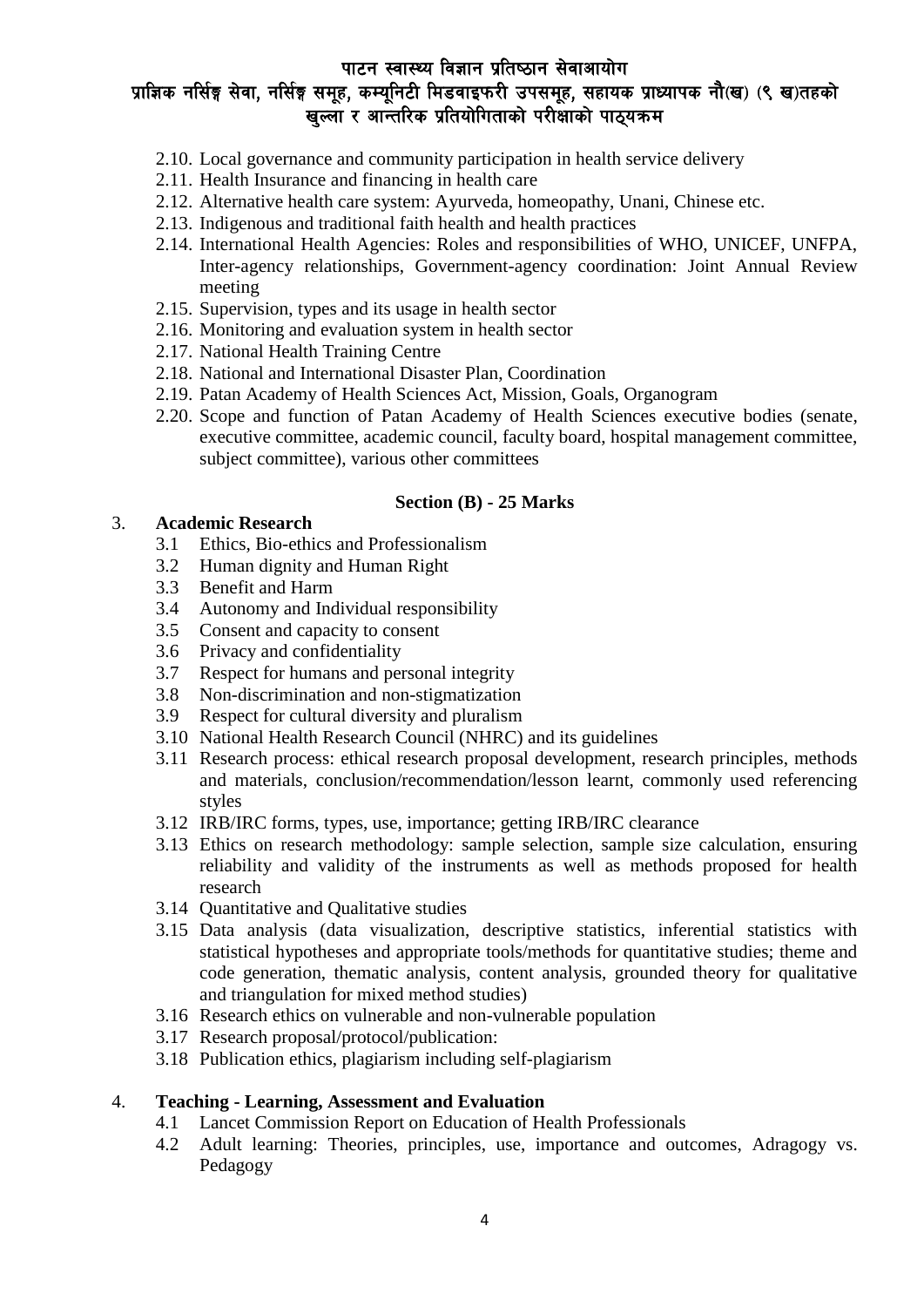# पाटन स्वास्थ्य विज्ञान प्रतिष्ठान सेवाआयोग प्राज्ञिक नर्सिङ्ग सेवा, नर्सिङ्ग समूह, कम्यूनिटी मिडवाइफरी उपसमूह, सहायक प्राध्यापक नौ(ख) (९ ख)तहको ंखल्ला र आन्तरिक प्रतियोगिताको परीक्षाको पाठयक्रम

- 4.3 Conventional teaching learning: Didactic lectures, Teacher centred approaches, use and importance
- 4.4 Surface learning, deep learning and metacognition
- 4.5 Integrated teaching: Genesis, use, importance and outcomes
- 4.6 Problem-based learning: Genesis, use, importance and outcomes
- 4.7 SPICES model its use, importance and outcomes
- 4.8 Socialization, self-directed learning, mentoring, role model
- 4.9 Community orientation/community posting, re-orientation of medical education camp, community based learning and community engaged teaching-learning methods/models, use, importance and outcomes
- 4.10 Outcome Based Education (Competency-based Medical/Health Professions Education): Genesis, use, importance and outcomes
- 4.11 Experiential learning, Reflective practice, Feedback and feed-forward, Situated learning, Co-operative learning, Communities of practice
- 4.12 Assessment of students
	- 4.12.1 Blueprinting (Table and specification) : use, importance and outcomes
	- 4.12.2 Bloom's taxonomy of cognitive, psychomotor and affective domains, use and importance
	- 4.12.3 Diagnostic, Formative, Summative and Professional exams
- 4.13 Assessment of knowledge: Selection methods like Multiple Choice Questions, Extended Matching Items and supply methods like Short Answer Question, Problem Based Question, Long Answer Question with or without model answers and marking schemes, unstructured, semi-structured and structured viva-voce examination, advantages and limitations, use and importance, outcomes and its use in quality control
- 4.14 Assessment of performance (in-vitro): Direct observation of skills in the simulated setting, lab, ward etc. with or without checklist, Objective Structured Practical Examination, Objective Structured Clinical Examination, Standardized patients, use and importance, analysis, quality assurance, outcomes and its use in quality control
- 4.15 Assessment of performance (in-vivo): Mini-Clinical Evaluation Exercise (Mini-CEX), Direct Observation of Procedural Skills (DOPS), Case-Based Discussion (CbD), OSATS/ PBA, Multi-Source feedback (360 degree evaluation) use and importance for competency based health professions education, analysis, quality assurance, outcomes and its use in quality control
- 4.16 Assessment of observable behaviours in small groups e.g. Problem Based Learning sessions, Community Based Learning and Education sessions, Clinical clerkship rotations
- 4.17 Evaluation: Difference between assessment and evaluation, theory of change and its use in health professions education, process and outcome evaluation, qualitative, quantitative and mixed methods used in evaluation of health professions education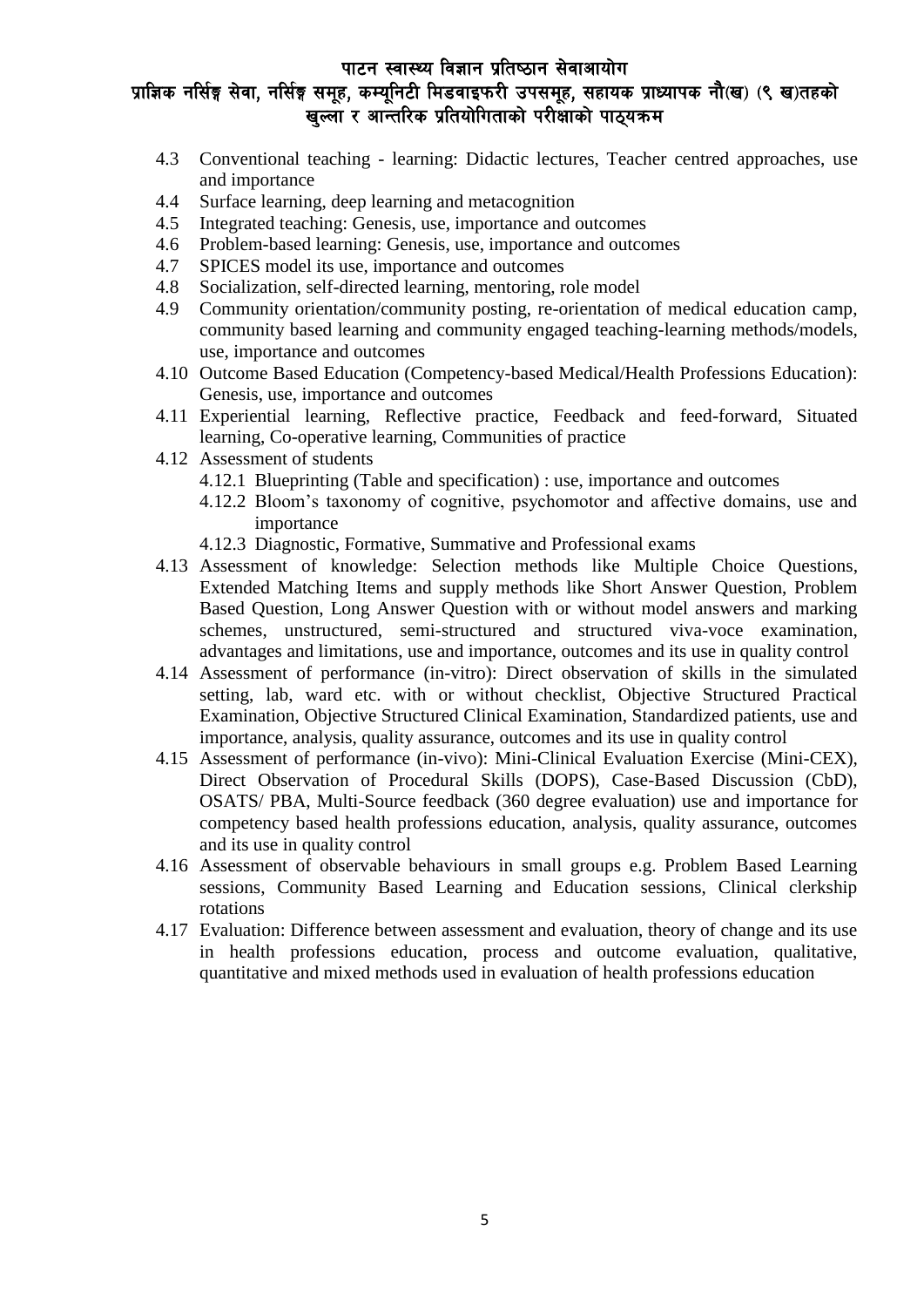# पाटन स्वास्थ्य विज्ञान प्रतिष्ठान सेवाआयोग प्राज्ञिक नर्सिङ्ग सेवा, नर्सिङ्ग समूह, कम्यूनिटी मिडवाइफरी उपसमूह, सहायक प्राध्यापक नौ(ख) (९ ख)तहको ंखुल्ला र आन्तरिक प्रतियोगिताको परीक्षाको पाठ्यक्रम

#### **Paper I**

#### **Part II: Technical Subject Section (C) - 25 Marks**

## 1. **Community Midwifery**

- 1.1 Status of women in their health needs in Nepal
- 1.2 Women Rights
- 1.3 International Bill of Rights
- 1.4 Women Labour Act, Child Labour Act
- 1.5 Factors affecting health and development of women
- 1.6 Genetics, embryology and hormonal influences in reproduction
- 1.7 Reproductive health and safe motherhood
- 1.8 Components of Reproductive Health
	- 1.8.1 Family Planning
	- 1.8.2 Care of newborn
	- 1.8.3 Safe motherhood
	- 1.8.4 Prevention & management of abortion
	- 1.8.5 Adolescent reproductive health
	- 1.8.6 STDs and HIV/AIDS
	- 1.8.7 Management of infertility
	- 1.8.8 Health of women in reproductive age and elderly
	- 1.8.9 Gender based violence
- 1.9 Indicators of reproductive status: maternal morbidity and mortality
- 1.10 Sustainable Development Goals
- 1.11 Safe Motherhood
	- 1.11.1 Pre-conceptional
	- 1.11.2 Antenatal
	- 1.11.3 Intranatal
	- 1.11.4 Postnatal
	- 1.11.5 Neonatal
	- 1.11.6 Family planning (Postpartum)
- 1.12 Status of adolescent health Nepal
- 1.13 Gender Based Violence
- 1.14 Abortion Status in Nepal
- 2. Nursing Theories:
	- 2.1 Nursing theory and models
	- 2.2 Application of nursing theories model in nursing practice, education and research
- 3. Trends and Issues:
	- 3.1 Nursing as a profession
	- 3.2 Issues in nursing education, nursing practices
- 4. Epidemiology and Biostatistics:
	- 4.1 Epidemiological studies, concept of health and disease, epidemiological prevention of communicable and non-communicable diseases

## **Section (D) - 25 Marks**

#### 5. **Community Midwifery**

- 5.1 Deviated antepartum care
- 5.2 Deviated intrapartum care
- 5.3 Deviated postpartum care